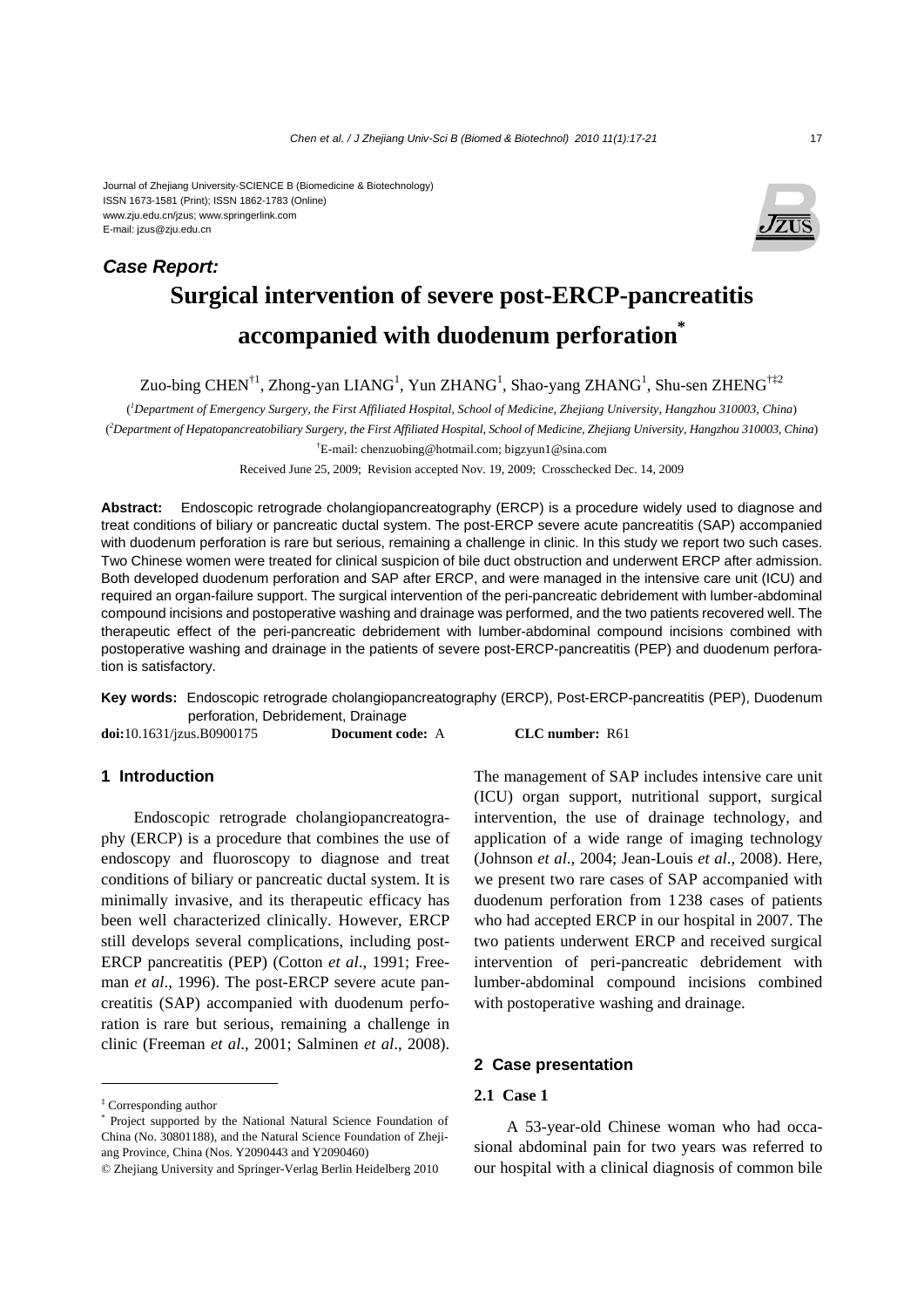duct stenosis. The patient accepted ERCP and endoscopic sphincterotomy (EST) and complained of increasing abdominal pain. Computed tomography (CT) showed a perforation of the duodenum. Laparotomy in emergency using the roof-shaped upper abdominal incision revealed a duodenal perforation of 2 mm in diameter and a fluid collection in retroperitoneal area. A duodenum perforation repairing surgery was performed, and a T-tube was placed into the common bile duct for drainage. The patient was managed in the ICU postoperatively and required a mechanical ventilation because of the acute respiratory distress syndrome (ARDS) occurring on Day 5. Repeated CT scan demonstrated an acute pancreatitis and extensive retroperitoneal cellulites. The severity of pancreatitis was demonstrated by the elevated serum amylase (2356 U/L) and C-reactive protein (CRP) (195 mg/L), as well as the increasing acute physiology and chronic health evaluation (APACHE II) score (Knaus *et al*., 1985), Marshall multiple organ dysfunction syndrome (MODS) score (Marshall *et al*., 1995), and Balthazar CT score (Balthazar *et al*., 1985; 1990; Johnson *et al*., 2004; Mayumi *et al*., 2002) (Table 1). On Day 7 the peri-pancreatic debridement surgery using right lumber-abdominal compound incision (Figs. 1–2) was organized mainly in the retroperitoneal area next to the right kidney. The compound incision was left open postoperatively, and self-made drain tubes were placed to the pancreatic remnant through the two incisions for drainage. Thereafter the

one-way continuous negative pressure washing and drainage system was carried out as well as manual elimination of necrotic remnant (Fig. 3). Events of the patient are listed in Table 2. At 4 weeks, the patient improved her abdominal and systemic status, and both the lumber and the abdominal incisions were sutured. Enteral nutrition [30–40 kcal/(kg·d)] by the jejunum stoma was realized postoperatively. She went home 10 weeks after admission, and laboratory findings of a 6-month follow-up were normal, except that ultrasonography (US) showed right uronephrosis (1.5 cm).

# **2.2 Case 2**

A 51-years-old Chinese woman was admitted to our hospital for the primary diagnosis of common bile duct stones. She had a history of cholecystectomy. ERCP and EST were performed and plastic stent (8.5 Fr) and nasobiliary duct (7 Fr) were placed for drainage. On Day 3, CT confirmed acute pancreatitis, and ARDS occurred. The patient was transferred to ICU despite conservative management. The serum amylase, CRP, APACHE II score, Marshall MODS score, and Balthazar CT score together confirmed the SAP (Johnson *et al*., 2004; Mayumi *et al*., 2002) (Table 1). Surgical debridement using the right lumberabdominal compound incision to remove necrotic tissue was organized, and the incisions left open postoperatively. Fever and wound infection developed, and she underwent a secondary debridement followed the compound incision on Day 39. The

**Table 1 Data of patients after ERCP when patients were transferred to ICU**

|  |        |      |     | Patient Age (year) Sex Amy (U/L) CRP (mg/L) APACHE II Marshall MODS Balthazar CT ICU stay (d) |  |
|--|--------|------|-----|-----------------------------------------------------------------------------------------------|--|
|  | Female | 2356 | 195 |                                                                                               |  |
|  | Female | 1958 |     |                                                                                               |  |

Amy: amylase; CRP: C-reactive protein; APACHE II: acute physiology and chronic health evaluation; MODS: multiple organ dysfunction syndrome; CT: computed tomography; ICU: intensive care unit

|                                                                                                                                         | Patient 1                                | Patient 2                                  |  |  |  |
|-----------------------------------------------------------------------------------------------------------------------------------------|------------------------------------------|--------------------------------------------|--|--|--|
| Age (year)                                                                                                                              | 53                                       | 51                                         |  |  |  |
| <b>Sex</b>                                                                                                                              | Female                                   | Female                                     |  |  |  |
| Event 1                                                                                                                                 | Day 1: ERCP                              | Day 1: ERCP                                |  |  |  |
| Event 2                                                                                                                                 | Day 2: emergence duodenum repair surgery | Day 3: transfer to ICU                     |  |  |  |
| Event 3                                                                                                                                 | Day 5: ARDS, transfer to ICU             | Day 7: compound incision surgery           |  |  |  |
| Event 4                                                                                                                                 | Day 7: compound incision surgery         | Day 39: debridement surgery                |  |  |  |
| Event 5                                                                                                                                 | Day 20: washing and drainage system      | Day 43: washing and drainage system        |  |  |  |
| Event 6                                                                                                                                 |                                          | Day 55: duodenal exclusion T-tube drainage |  |  |  |
| Time based on the ERCP as the first day (Day 1). ERCP: endoscopic retrograde cholangiopancreatography; ARDS: acute respiratory distress |                                          |                                            |  |  |  |

**Table 2 Events (time\* and treatment) of patients during treatment after ERCP**

syndrome; ICU: intensive care unit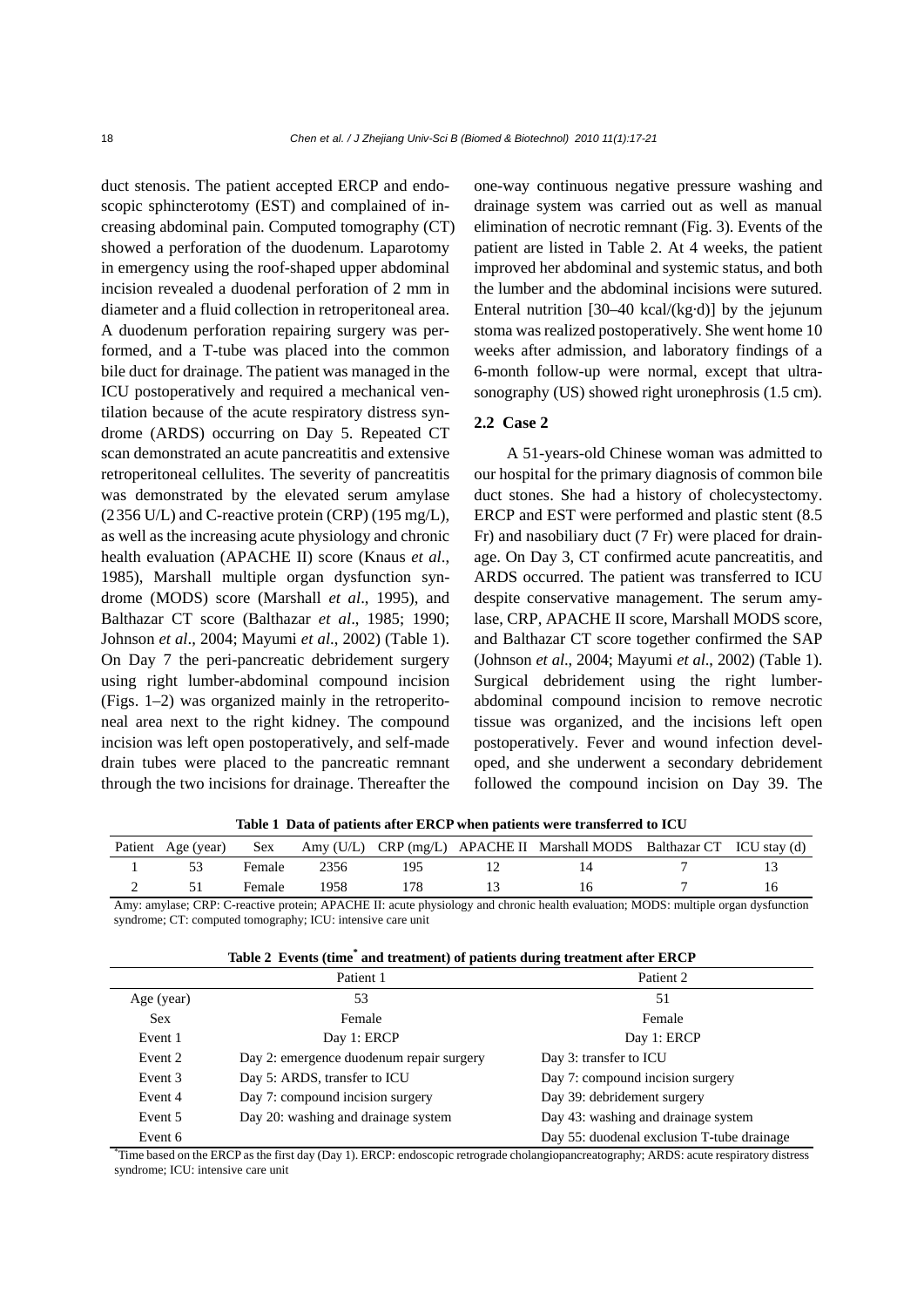(a)

rubber drainage tubes were placed into the incisions for drainage of a pancreatic remnant. However, alternative procedures, such as one-way continuous negative pressure washing and drainage system, were required on Day 43 because of fever. Her temperature recovered soon. On Day 55 the duodenum fistula was confirmed by gastro-intestinal (GI) radiography, and the surgery of duodenal exclusion operation, T-tube drainage, and jejunostomy by roof-shaped upper abdominal incision were performed. Events of patient are listed in Table 2. Unfortunately, persistent duodenal fistula was demonstrated by intestinal juice draining through the right lumber incision postoperatively. The one-way continuous negative pressure washing and drainage system remained and the intestinal fistula drainage reduced gradually. The abdominal incision was sutured and drainage system of lumber incision was kept open. Radiographies of both T-tube (Fig. 4a) and drainage tube (Fig. 4b) revealed sinus fistula formation and no retained stones within the biliary tree. With fasting and intravenous nutrition, she underwent the repairing of the fistula by using of fibrin glue in vitro. Enteral nutrition [30–40 kcal/(kg·d)] by the jejunum stoma was realized postoperatively and part of the bile drainage was transfused for the enteral nutrition especially. Thereafter the fistula resolved suddenly, and the patient went home 15 weeks after admission. At 8 months she accepted a second operation to remove stones (0.8 cm in diameter) in the common bile duct. Laboratory findings of a 12-month follow-up were normal.



**Fig. 1 Lumber-abdominal compound incision (arrows)** (a) Abdomen margin located at the right lower abdomen, a similar expansion of appendix's incision; (b) Lumber incision followed the right kidney resection margin

(b)



**Fig. 2 Abdominal incision (a) and lumber incision (b) on CT (arrow)**



**Fig. 3 One-way continuous negative pressure washing and drainage system**

Saline solution (0.9%, w/v) went through abdominal incision for washing and was drained from right lumber incision by continues negative pressure suction (arrow)



**Fig. 4 Radiographies of T-tube (a) and drainage tube (b)** (a) Radiography of T-tube revealed sinus fistula formation (arrow) and no retained stones within the biliary tree; (b) Radiography of drainage tube revealed sinus fistula formation (arrow)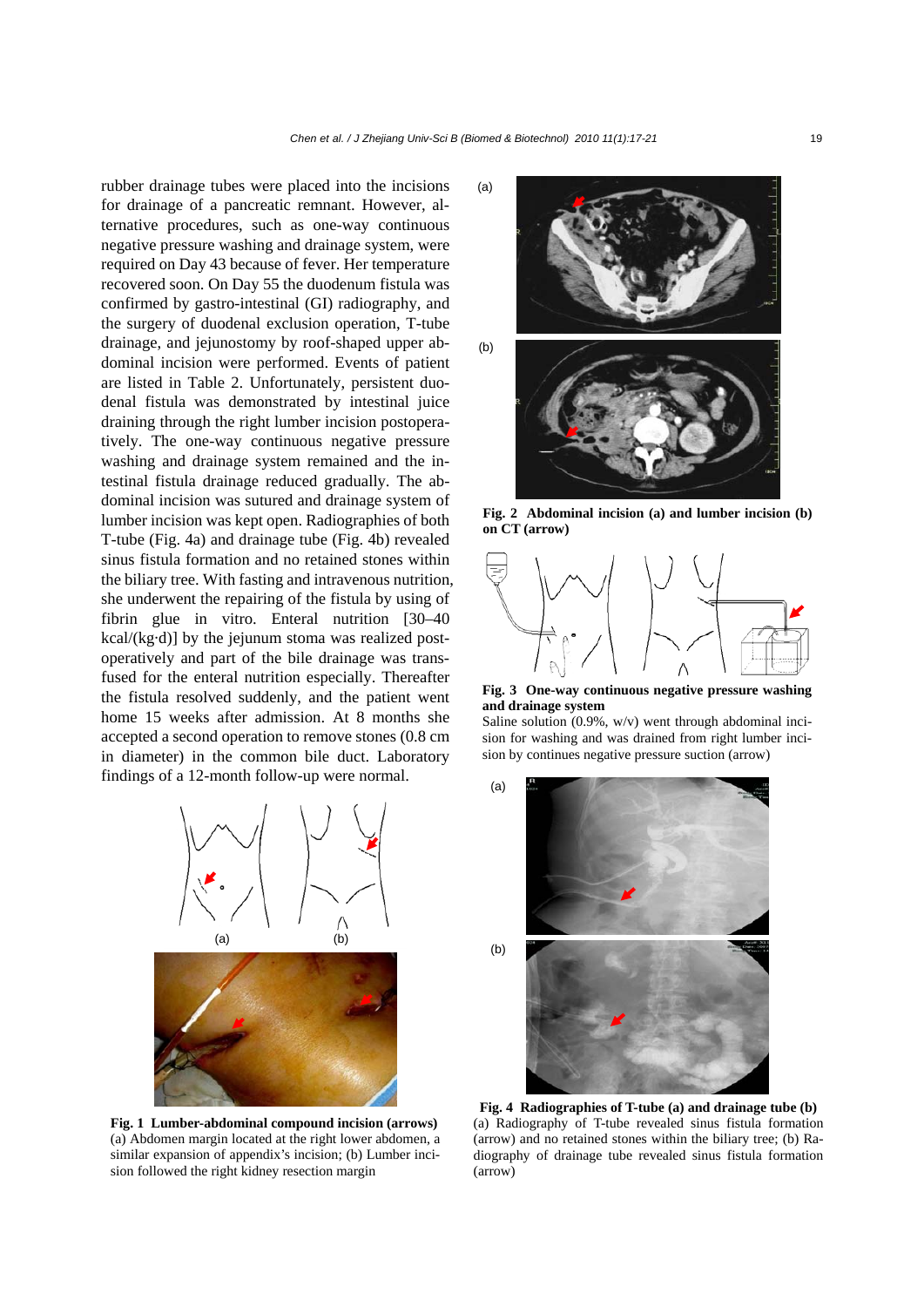# **3 Discussion**

According to Cotton standards (Cotton *et al.*, 1991), PEP is a common complication of ERCP and its incidence rate ranges from 4% in low risk patients to 40% in high risk patients (Cotton *et al*., 1991; Cheon *et al*., 2007; Freeman *et al*., 1996). Some aspects of the etiology of PEP may be applicable to pancreatitis, although it is important to distinguish between those associated with bile and pancreatic juice outflow obstruction (Enns *et al*., 2002; Jean-Louis *et al.*, 2008). The clinical incidence of duodenum perforation after ERCP is approximately 1%. Observation of the perforation with endoscope or estimation of enhanced CT is essential in the diagnosis of a duodenum perforation after ERCP (Genzlinger *et al*., 1999). CT helped in the imaging of duodenum perforation in case 1. GI radiography also had a role in further defining duodenum perforation in case 2.

There are four types of duodenum perforation, of which details regarding the location of duodenal perforation have been studied. Among them, type I, the lateral or medial wall perforation of duodenum, is the most serious (Stapfer *et al*., 2000). Both the two cases were confirmed to be the type I duodenum perforation by surgery, which deteriorated to persistent organ failure within 1 week, consistent with the standard of SAP (Johnson *et al*., 2004). Although ERCP-induced duodenum perforation combined with severe PEP is rare, it is a serious condition, remaining a challenge in clinic (Salminen *et al*., 2008).

Mild PEP can alleviate after conservative treatment (Jean-Louis *et al*., 2008). The management of SAP requires organ support in the systemic inflammatory response syndrome (SIRS) phase and surgical intervention if pancreatic necrosis developed (Castillo *et al*., 1998; Johnson *et al*., 2004; Uhl *et al*., 2002). Patients of duodenal perforation after ERCP, such as type I perforation, continued to deteriorate with leakage of intestinal juice and pancreatic juice into the abdominal or retroperitoneal cavity, resulting in peritonitis or retroperitoneal extensive cellulites and often being in the need of emergency surgery for perforation repair (Enns *et al*., 2002; Stapfer *et al*., 2000). Therefore, surgical intervention is required in advance in patients with duodenum perforation of type I caused by ERCP despite initial SAP conservative management, and the operation requires dealing with both duodenum perforation and immature peripancreatic necrotic tissue together. We speculated that the peri-pancreatic tissue in those patients mainly was involved in the pancreatic head and was restricted to percutaneous puncture drainage under the guidance of CT or ultrasound.

Surgical debridement is difficult in emergency and often needs a second surgical removal or more (Uhl *et al*., 2002**)**. The pancreatic abscess and preoperative pancreatic remnant are often one of the reasons of death (Castillo *et al*., 1998). In this report both patients underwent surgical intervention despite initial SAP conservative management. Avoiding repeated surgery in such severe cases and confirming the effectiveness of drainage of residual abscess and pancreatic remnant are the keys for survival. We speculated that once the ERCP encounters with duodenum perforation and severe PEP, it requires an early surgery, usually in emergency, and simple and practical operation to maintain life at first. In addition, lesions would be mainly involved in the right abdominal region, and the conventional roof-shaped incision of SAP would not be suggested. Moreover, the surgical debridement could not be completed at one time, and the surgery should be aimed to create the conditions for effective drainage postoperatively. Therefore, we proposed the peri-pancreatic debridement with lumber-abdominal compound incisions combined with postoperative washing and drainage for ERCP complicated with duodenum perforation. In this report, the two patients underwent the compound incision during surgery, in which the lumber incision followed the right kidney resection margin, and the abdomen margin was located at the right lower abdomen, a similar expansion of appendix's incision. In the two patients, the peri-pancreatic necrotic tissue was partly removed, especially in the right retroperitoneal legion, so that the two incisions could be made to have joint communication through the retroperitoneal region. Therefore, the so-call compound incision was identified and the two incisions left open conventionally postoperatively. We suggest that vaseline gauze should be placed into the incision for a few days in order to prevent hemorrhage of necrotic tissue after surgery.

The two patients went through the hemorrhage phase successfully. Routine drainage of rubber tube was performed, and patients deteriorated with increased body temperature in clinic despite antibiotics therapy. For the elimination of peri-pancreatic necrotic tissue and secondary infection, effective